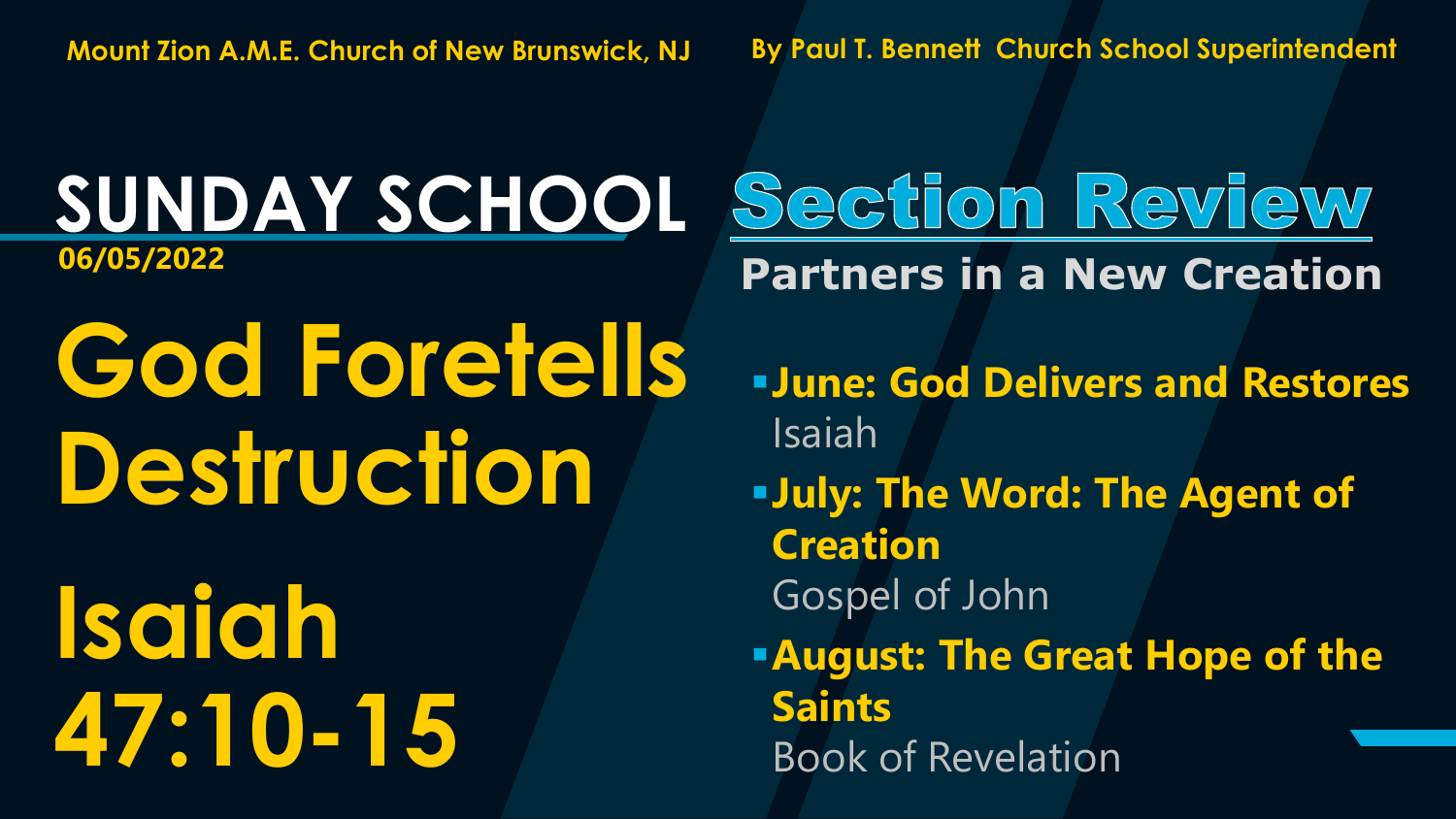# **Background**

- The Babylonians were raised by God to punish His people for their idolatry and wickedness (Isaiah 47:6)
- The Babylonians relied heavily on astrology and dark magic for their decision making and often harsh abuse of their conquered adversaries (Isaiah 47:6)
- Sorcery, witchcraft, fortunetelling and other magic arts were forbidden by God for the Israelites (Deuteronomy 18:9-13)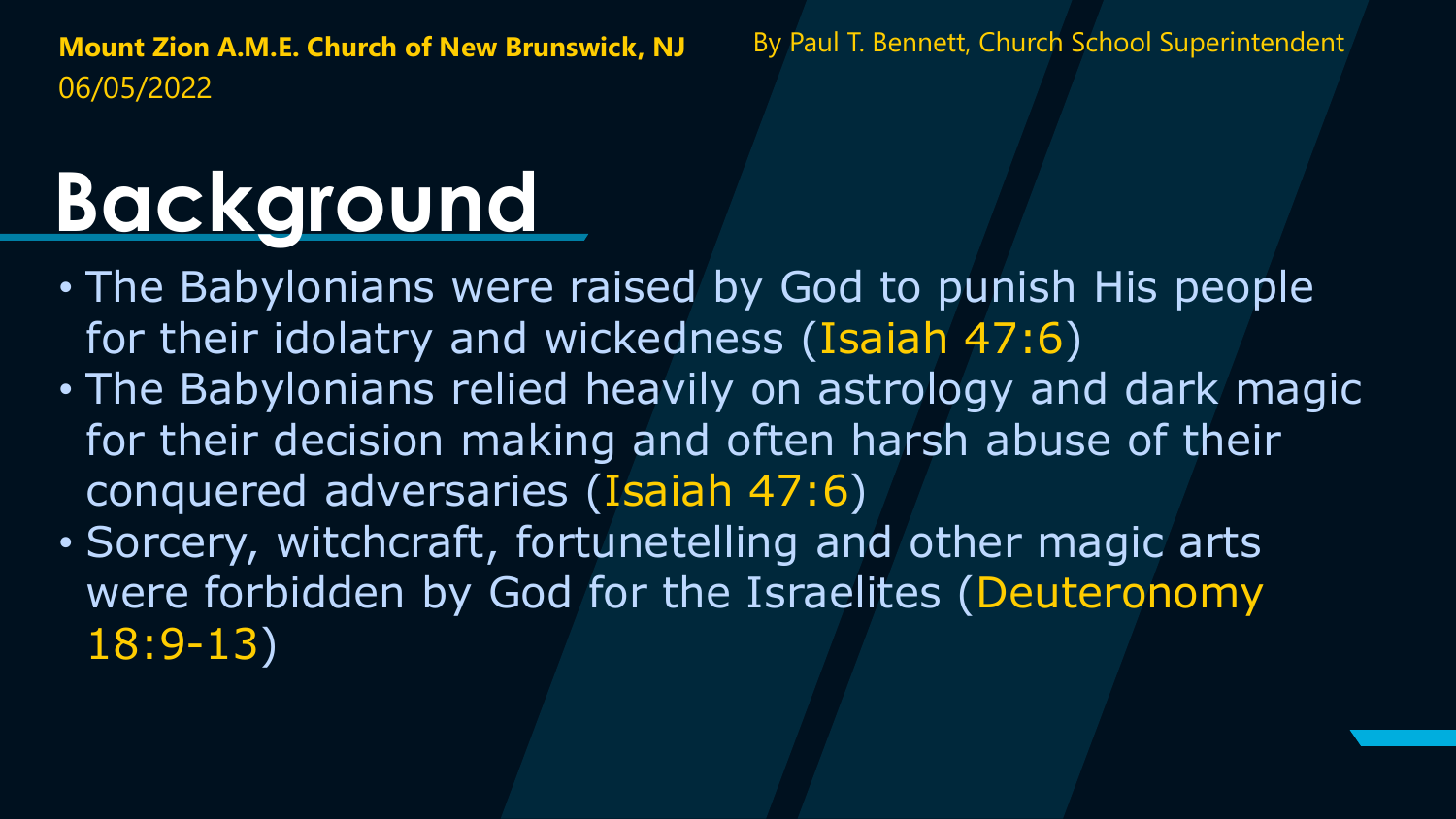# **Lesson Text**

### **ISAIAH 47:10 (NKJV)**



<sup>10</sup> "For you have trusted in your wickedness; You have said, 'No one sees me'; Your wisdom and your knowledge have [a]warped you; And you have said in your heart, 'I am, and there is no one else besides me.'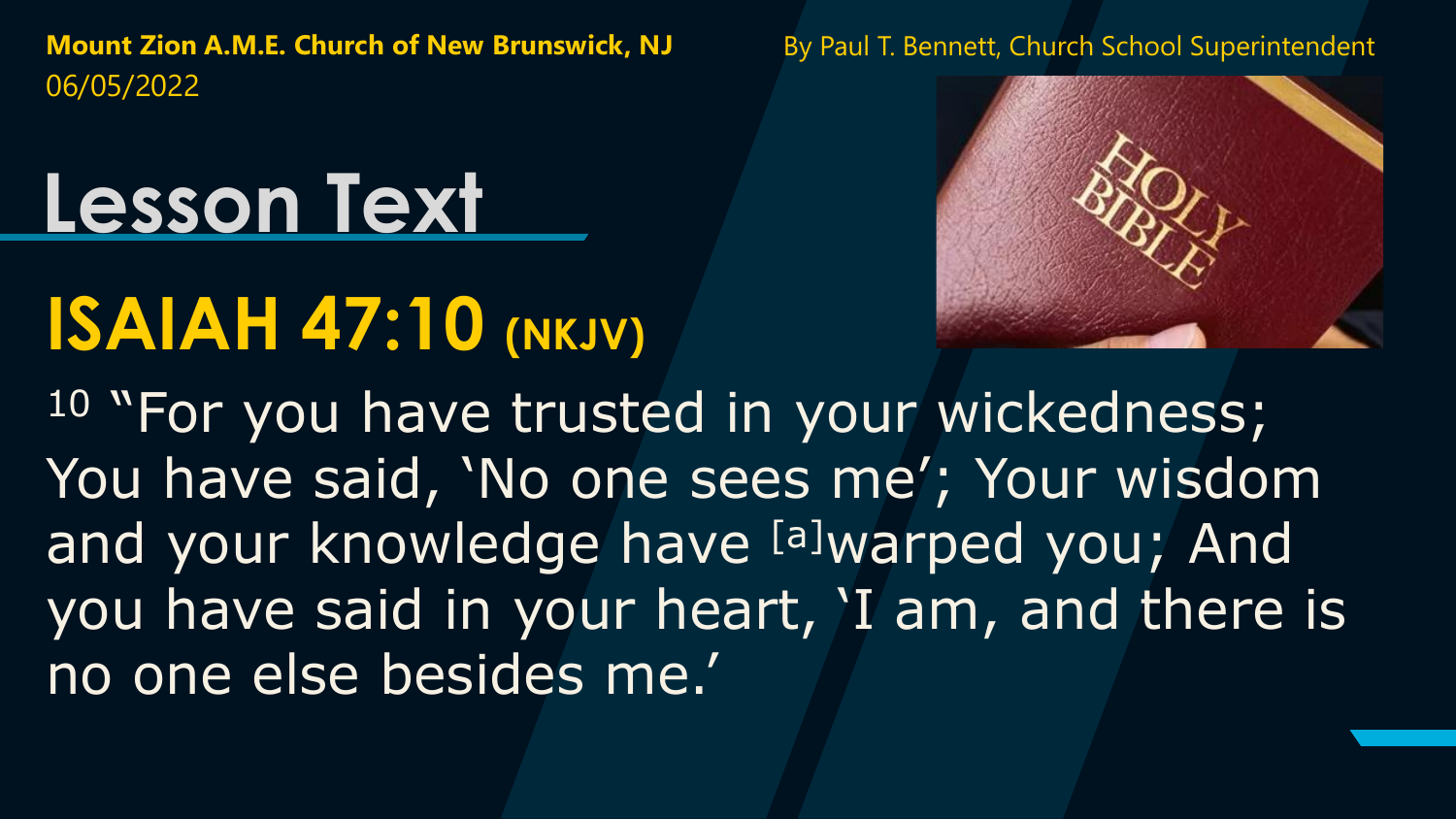# **Lesson Text**

# **ISAIAH 47:11 (NKJV)**



11 Therefore evil shall come upon you; You shall not know from where it arises. And trouble shall fall upon you; You will not be able [b]to put it off. And desolation shall come upon you suddenly, Which you shall not know.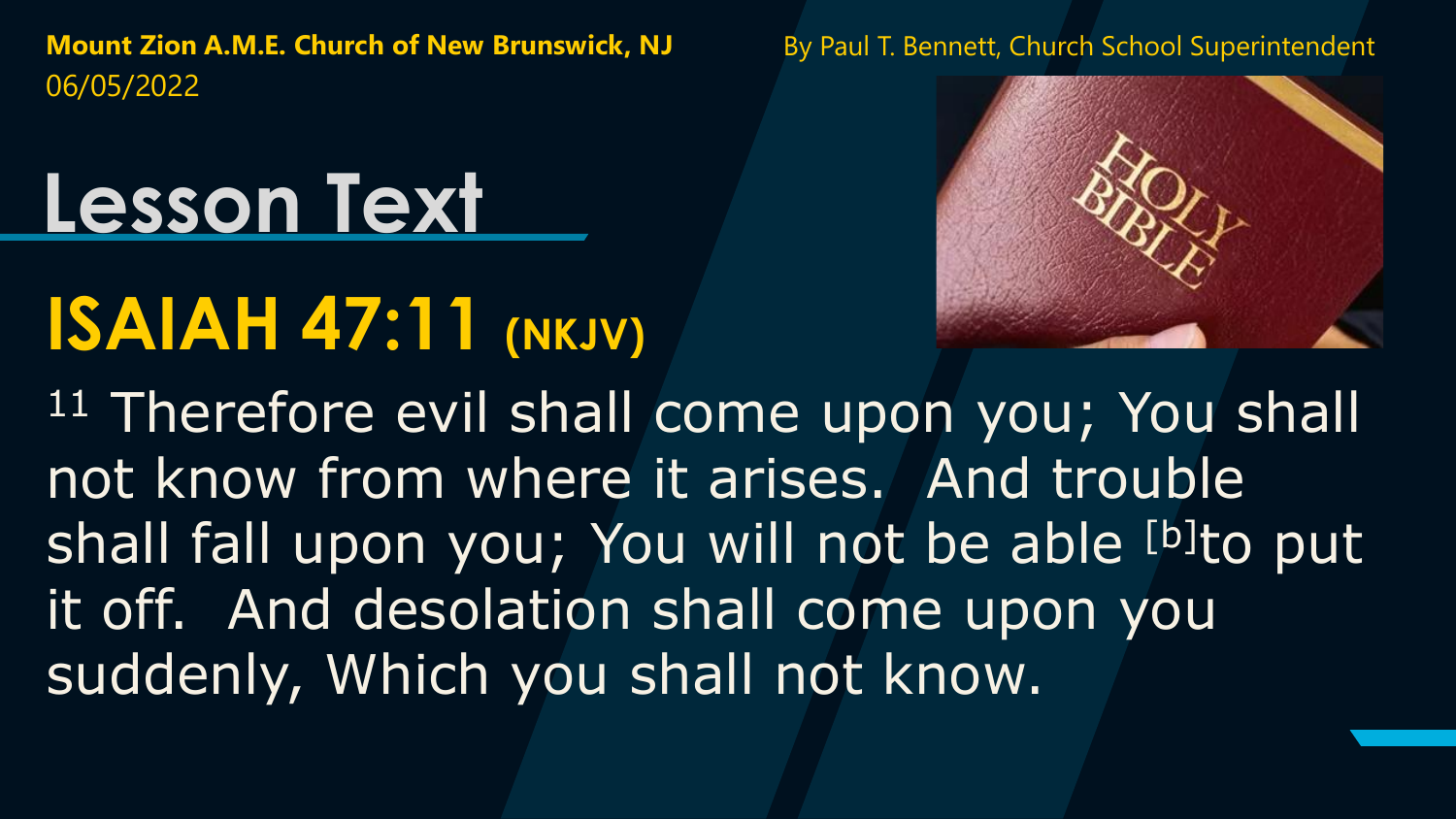# **Lesson Text**

## **ISAIAH 47:12 (NKJV)**



12 "Stand now with your enchantments And the multitude of your sorceries, In which you have labored from your youth—Perhaps you will be able to profit, Perhaps you will prevail.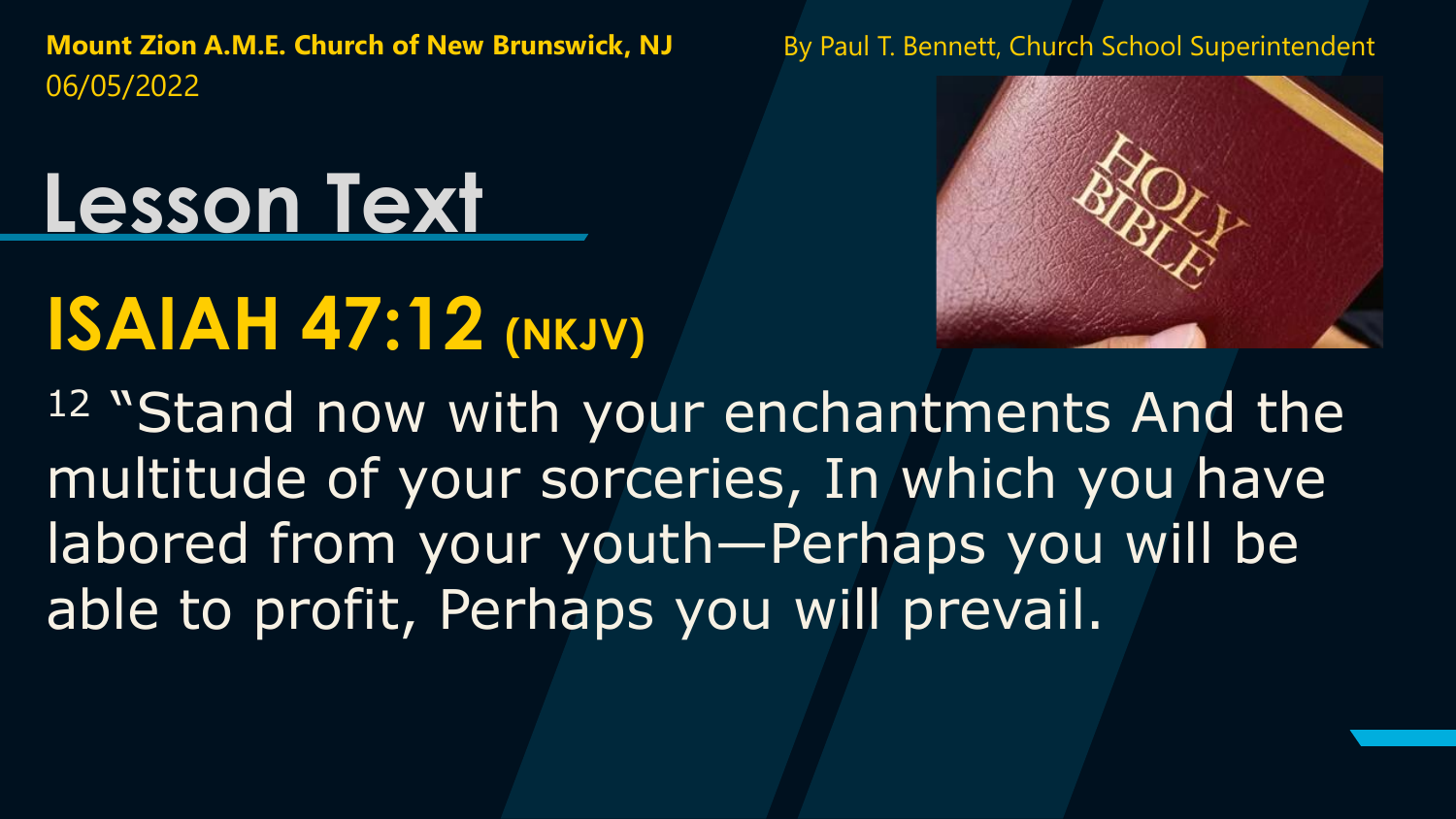# **Lesson Text**

# **ISAIAH 47:13 (NKJV)**



<sup>13</sup> You are wearied in the multitude of your counsels; Let now the<sup>[c]</sup> astrologers, the stargazers, and [d]the monthly prognosticators stand up and save you from what shall come upon you.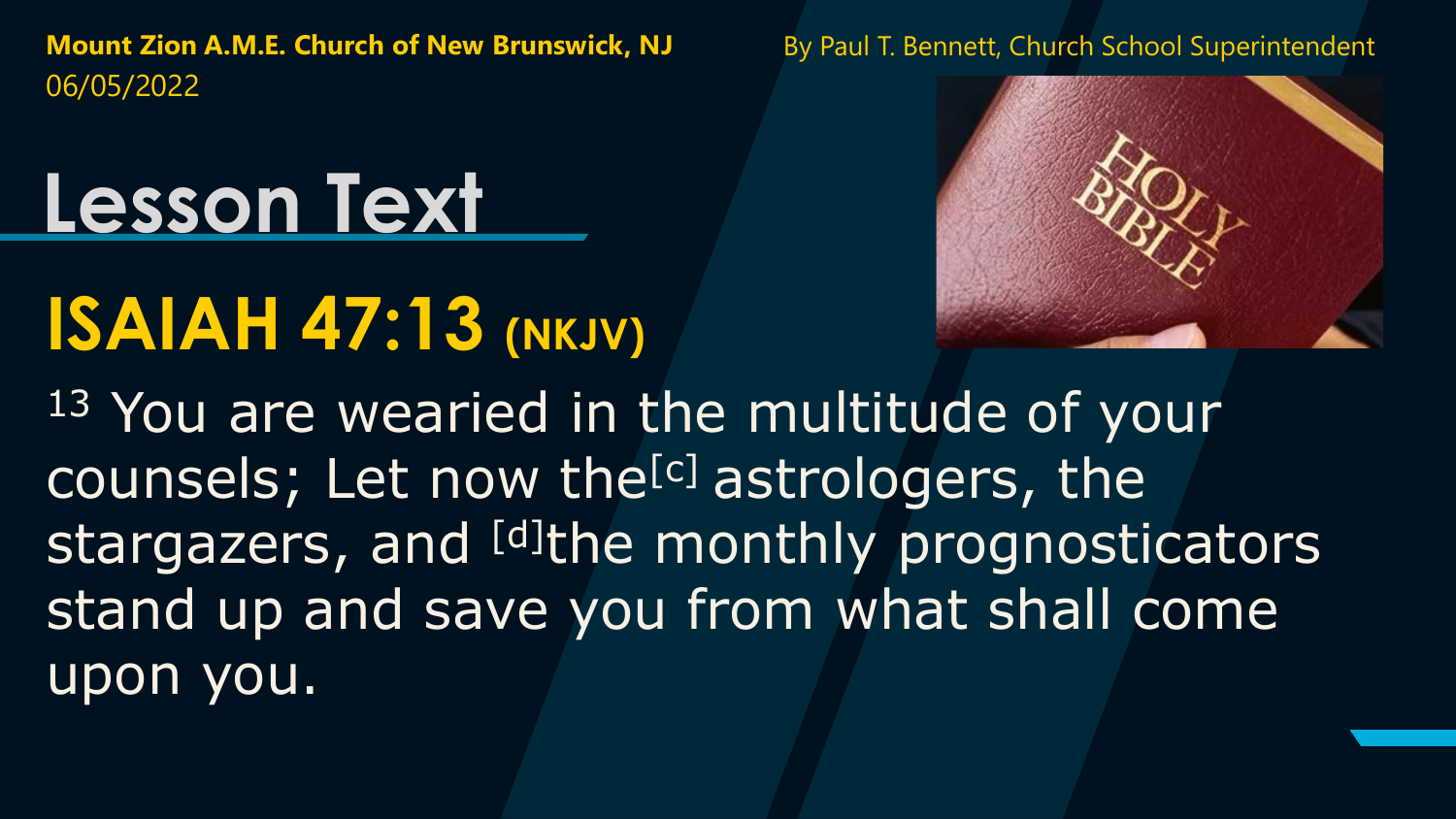# **Lesson Text**

### **ISAIAH 47:14 (NKJV)**



14 Behold, they shall be as stubble, The fire shall burn them; they shall not deliver themselves from the power of the flame; It shall not be a coal to be warmed by, nor a fire to sit before!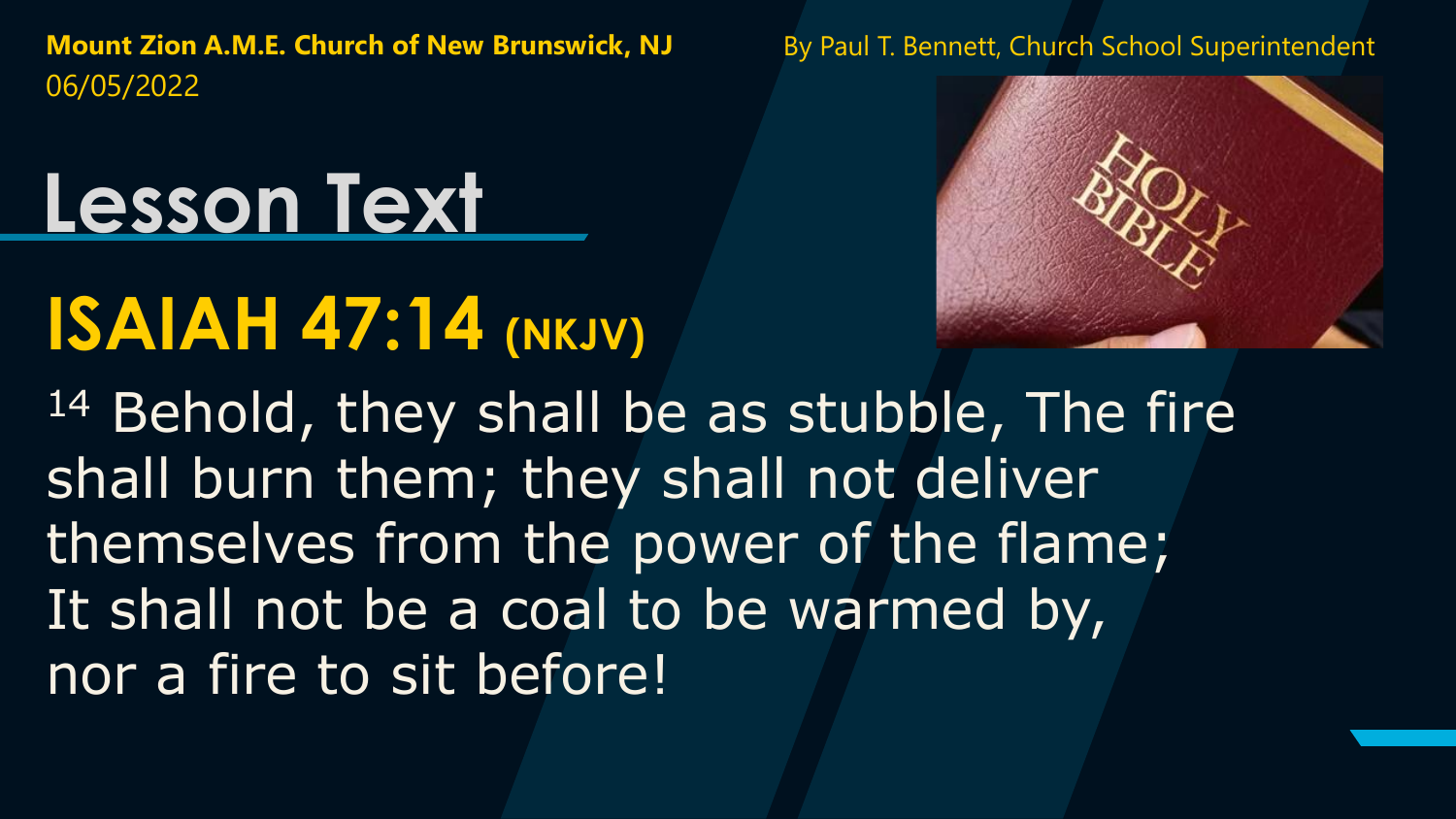# **Lesson Text**

## **ISAIAH 47:15 (NKJV)**



15 Thus shall they be to you with whom you have labored, Your merchants from your youth; They shall wander each one to his [e]quarter. No one shall save you.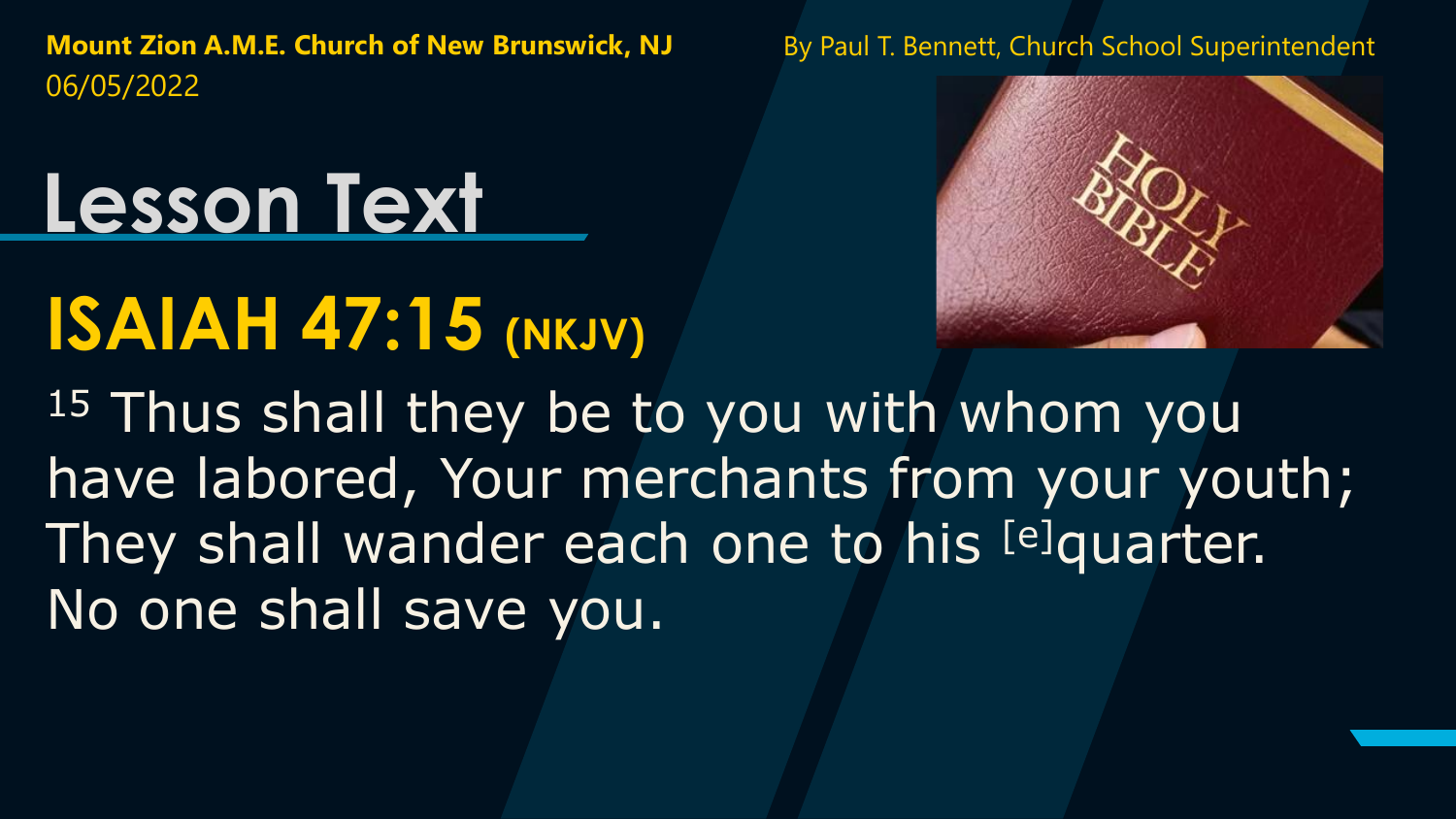peterpopoff.org

#### **Commentary: Same as yesterday**



















9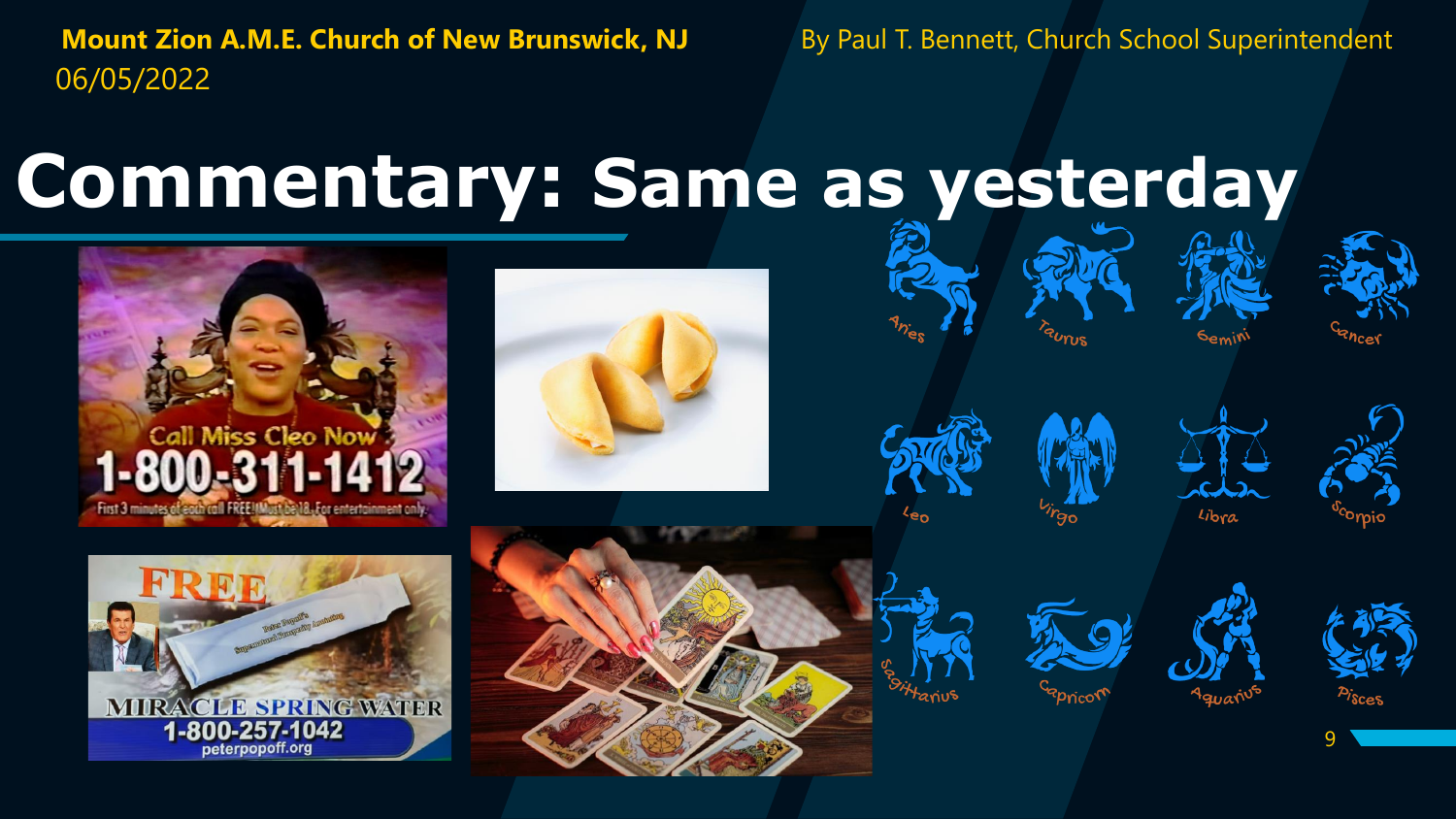#### **Commentary: In whom do you trust**

- Man has relied on the stars(astrology, zodiac) , magicians, fortunetellers and other agents to predict their futures to make present decisions – sometimes with confirming results
- Reliance on these agents and philosophies cannot answer life's toughest questions, nor bring true joy and security to the practitioner or fosters' a personal relationship with God
- Babylon's pride and trust in their ways ultimately led to their destruction.
- 10 • Their successors (The Medo-Persians) were not true worshippers of the God of Israel, but they did understand their purpose and submitted to His will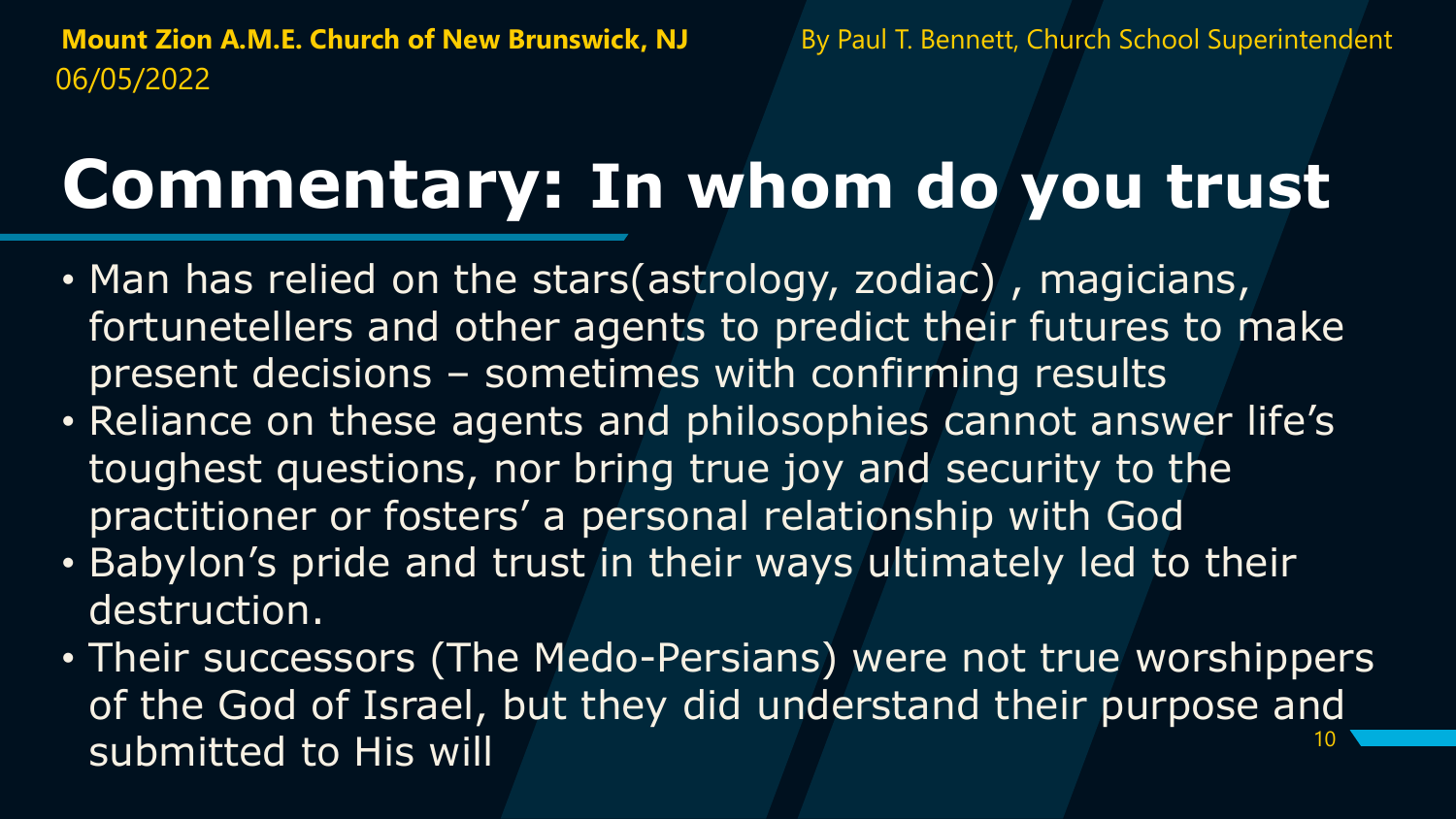#### **Commentary: In whom do you trust**

- Ultimately, God's desire is for us to place our trust in Him – the creator and not in the created.
- Will we trust God to direct our paths? (Proverbs 3:5- 6)
- Will remain faithful to God when things do not go well for us and trust that he will someday deliver us from our affliction? (Job 13:15)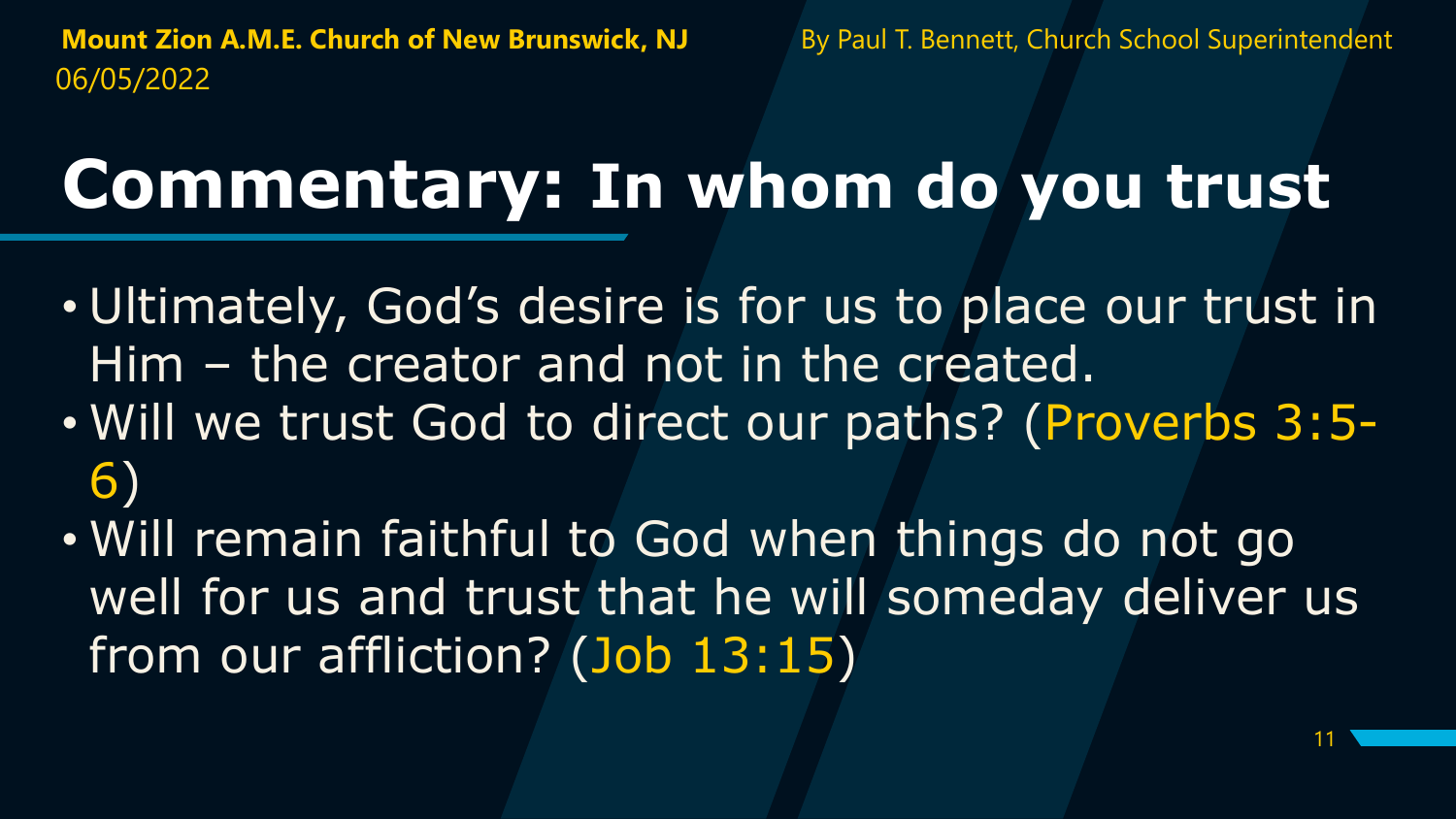**Scripture References**



# **Isaiah 44:6-23 False Idols**